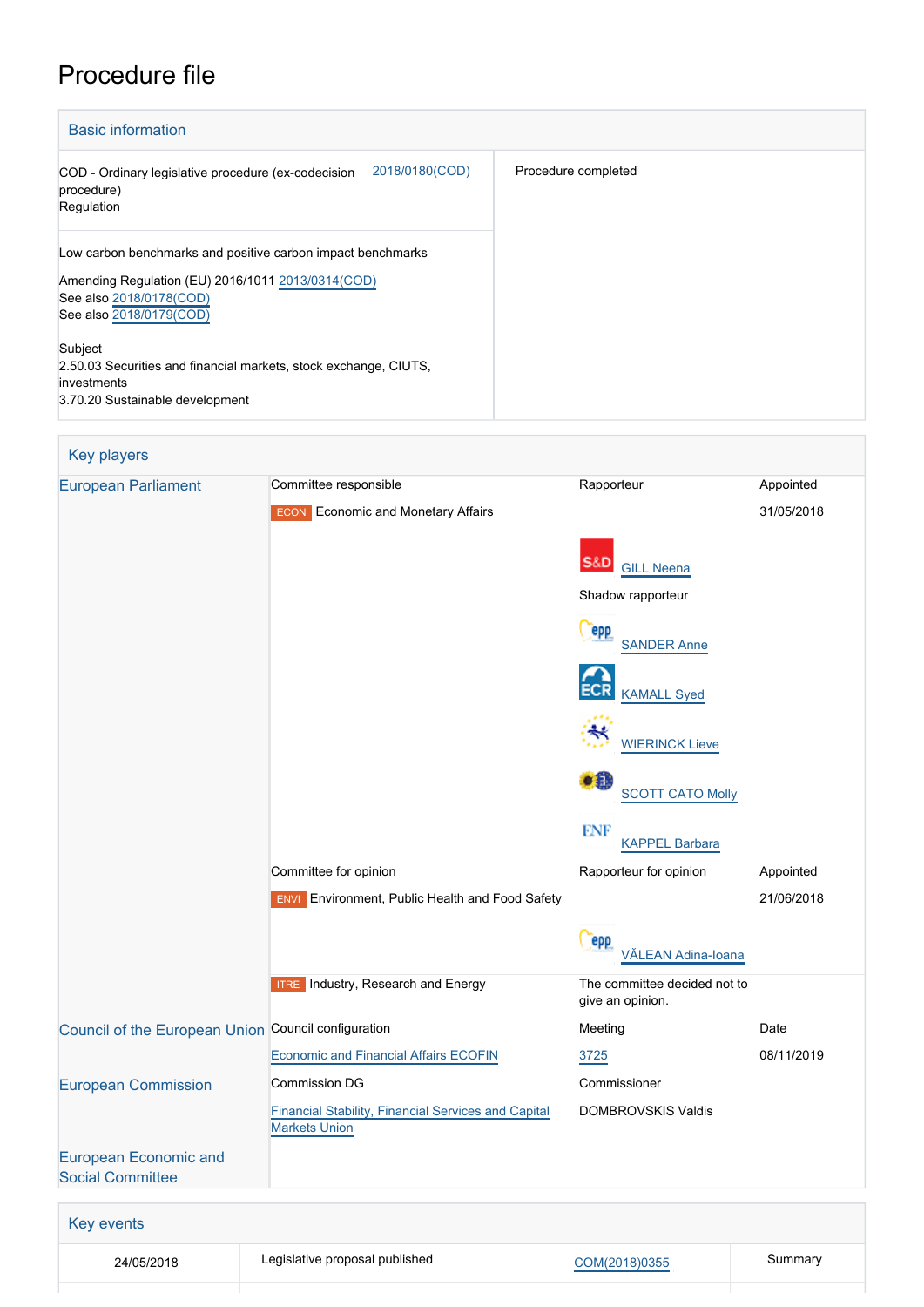| 05/07/2018 | Committee referral announced in<br>Parliament, 1st reading                                            |                               |         |
|------------|-------------------------------------------------------------------------------------------------------|-------------------------------|---------|
| 13/12/2018 | Vote in committee, 1st reading                                                                        |                               |         |
| 13/12/2018 | Committee decision to open<br>interinstitutional negotiations with report<br>adopted in committee     |                               |         |
| 20/12/2018 | Committee report tabled for plenary, 1st<br>reading                                                   | A8-0483/2018                  | Summary |
| 14/01/2019 | Committee decision to enter into<br>interinstitutional negotiations announced<br>in plenary (Rule 71) |                               |         |
| 16/01/2019 | Committee decision to enter into<br>interinstitutional negotiations confirmed<br>by plenary (Rule 71) |                               |         |
| 20/03/2019 | Approval in committee of the text agreed<br>at 1st reading interinstitutional<br>negotiations         | PE637.212 GEDA/A/(2019)002494 |         |
| 26/03/2019 | Results of vote in Parliament                                                                         | 谷                             |         |
| 26/03/2019 | Decision by Parliament, 1st reading                                                                   | T8-0237/2019                  | Summary |
| 08/11/2019 | Act adopted by Council after Parliament's<br>1st reading                                              |                               |         |
| 25/11/2019 | End of procedure in Parliament                                                                        |                               |         |
| 27/11/2019 | Final act signed                                                                                      |                               |         |
| 09/12/2019 | Final act published in Official Journal                                                               |                               |         |

| <b>Technical information</b>                 |                                                                                                          |  |  |
|----------------------------------------------|----------------------------------------------------------------------------------------------------------|--|--|
| Procedure reference                          | 2018/0180(COD)                                                                                           |  |  |
| Procedure type                               | COD - Ordinary legislative procedure (ex-codecision procedure)                                           |  |  |
| Procedure subtype                            | Legislation                                                                                              |  |  |
| Legislative instrument                       | Regulation                                                                                               |  |  |
|                                              | Amending Regulation (EU) 2016/1011 2013/0314 (COD)<br>See also 2018/0178(COD)<br>See also 2018/0179(COD) |  |  |
| Legal basis                                  | Treaty on the Functioning of the EU TFEU 114                                                             |  |  |
| Other legal basis                            | Rules of Procedure EP 159                                                                                |  |  |
| Mandatory consultation of other institutions | <b>European Economic and Social Committee</b>                                                            |  |  |
| Stage reached in procedure                   | Procedure completed                                                                                      |  |  |
| Committee dossier                            | ECON/8/13233                                                                                             |  |  |

| Documentation gateway              |               |            |     |         |
|------------------------------------|---------------|------------|-----|---------|
| Legislative proposal               | COM(2018)0355 | 24/05/2018 | EC  | Summary |
| Document attached to the procedure | SWD(2018)0264 | 24/05/2018 | EC. |         |
| Document attached to the procedure | SWD(2018)0265 | 24/05/2018 | EC. |         |
|                                    |               |            |     |         |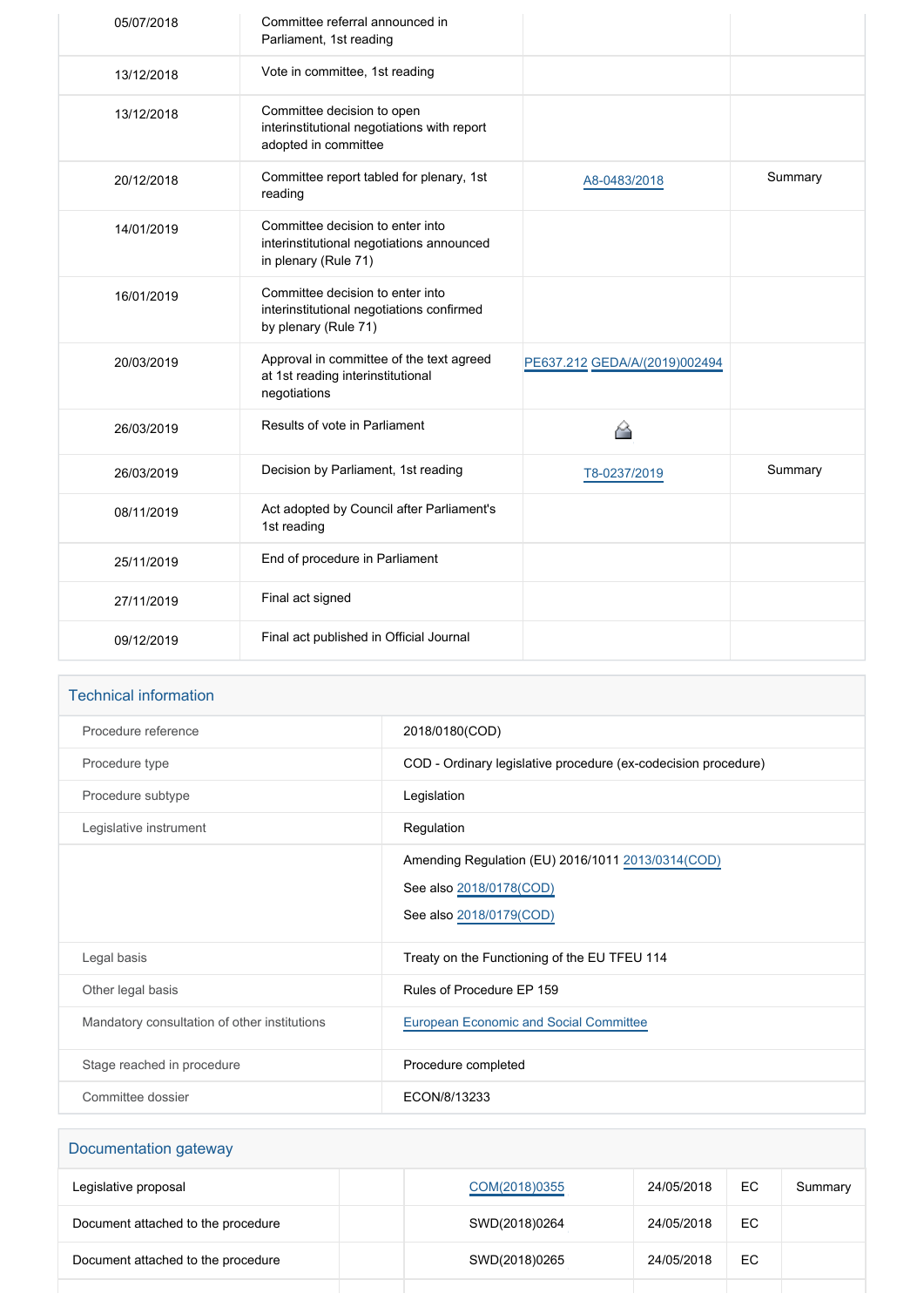| Committee draft report                                             |      | PE628.440           | 28/09/2018 | EP         |         |
|--------------------------------------------------------------------|------|---------------------|------------|------------|---------|
| Economic and Social Committee: opinion,<br>report                  |      | CES2767/2018        | 17/10/2018 | <b>ESC</b> |         |
| Amendments tabled in committee                                     |      | PE629.650           | 29/10/2018 | EP         |         |
| Committee opinion                                                  | ENVI | PE630.616           | 22/11/2018 | EP         |         |
| Committee report tabled for plenary, 1st<br>reading/single reading |      | A8-0483/2018        | 20/12/2018 | EP         | Summary |
| Coreper letter confirming interinstitutional<br>agreement          |      | GEDA/A/(2019)002494 | 13/03/2019 | CSL        |         |
| Text agreed during interinstitutional<br>negotiations              |      | PE637.212           | 13/03/2019 | EP         |         |
| Text adopted by Parliament, 1st<br>reading/single reading          |      | T8-0237/2019        | 26/03/2019 | EP         | Summary |
| Commission response to text adopted in<br>plenary                  |      | SP(2019)437         | 30/07/2019 | EC         |         |
| Draft final act                                                    |      | 00090/2019/LEX      | 27/11/2019 | CSL        |         |
| <b>Additional information</b>                                      |      |                     |            |            |         |

Research document [Briefing](http://www.europarl.europa.eu/thinktank/en/document.html?reference=EPRS_BRI(2019)640135)

Final act

 [Regulation 2019/2089](https://eur-lex.europa.eu/smartapi/cgi/sga_doc?smartapi!celexplus!prod!CELEXnumdoc&lg=EN&numdoc=32019R2089) [OJ L 317 09.12.2019, p. 0017](https://eur-lex.europa.eu/legal-content/EN/TXT/?uri=OJ:L:2019:317:TOC) Summary

# Low carbon benchmarks and positive carbon impact benchmarks

PURPOSE: to amend Regulation (EU) 2016/1011 on low carbon benchmarks and positive carbon impact benchmarks.

PROPOSED ACT: Regulation of the European Parliament and of the Council.

ROLE OF THE EUROPEAN PARLIAMENT: the European Parliament decides in accordance with the ordinary legislative procedure and on an equal footing with the Council.

BACKGROUND: sustainability and the transition to a low-carbon and climate resilient, more resource-efficient and circular economy are key in ensuring long-term competitiveness of the Union economy.

In March 2018, the Commission published its [action plan](https://eur-lex.europa.eu/legal-content/EN/TXT/?qid=1530875127663&uri=CELEX:52018DC0097) 'Financing Sustainable Growth', setting up an ambitious and comprehensive strategy on sustainable finance. One of the objectives of that action plan is to reorient capital flows towards sustainable investment to achieve sustainable and inclusive growth.

In line with the Paris Climate Agreement and the 2030 UN Sustainable Development Agenda, this proposal is part of a broader Commission initiative to facilitate investment in sustainable projects and assets across the European Union.

[Regulation \(EU\) 2016/1011](https://eur-lex.europa.eu/legal-content/EN/TXT/?qid=1530875231512&uri=CELEX:02016R1011-20160629) of the European Parliament and of the Council establishes uniform rules for benchmarks in the Union and caters for different types of benchmark.

By introducing new categories of low carbon or positive carbon impact benchmarks, this proposal aims to help investors compare the carbon footprint of investments.

The proposal is being presented in parallel with a [proposal](http://www.europarl.europa.eu/oeil/popups/ficheprocedure.do?reference=2018/0179(COD)&l=en) to bring institutional investors to integrate environmental, social and governance (ESG) criteria into their internal processes and to inform their clients.

IMPACT ASSESSMENT: the preferred approach provides for the adoption of a new framework establishing minimum standards for the harmonisation of the methodology to be applied to the low carbon or positive carbon impact benchmarks.

The use of EU harmonised standards for transparent methodologies would result in the development of benchmarks which would be better suited to measuring the performance of a portfolio or financial product that either follows a low-carbon or the  $2^0C$  objective investment strategy, respectively.

In terms of environmental impacts, it will relatively quickly redirect financing into assets and projects with sustainable goals that have a positive impact in terms of greenhouse gas emissions and contribute to the objectives of the Paris Climate Agreement.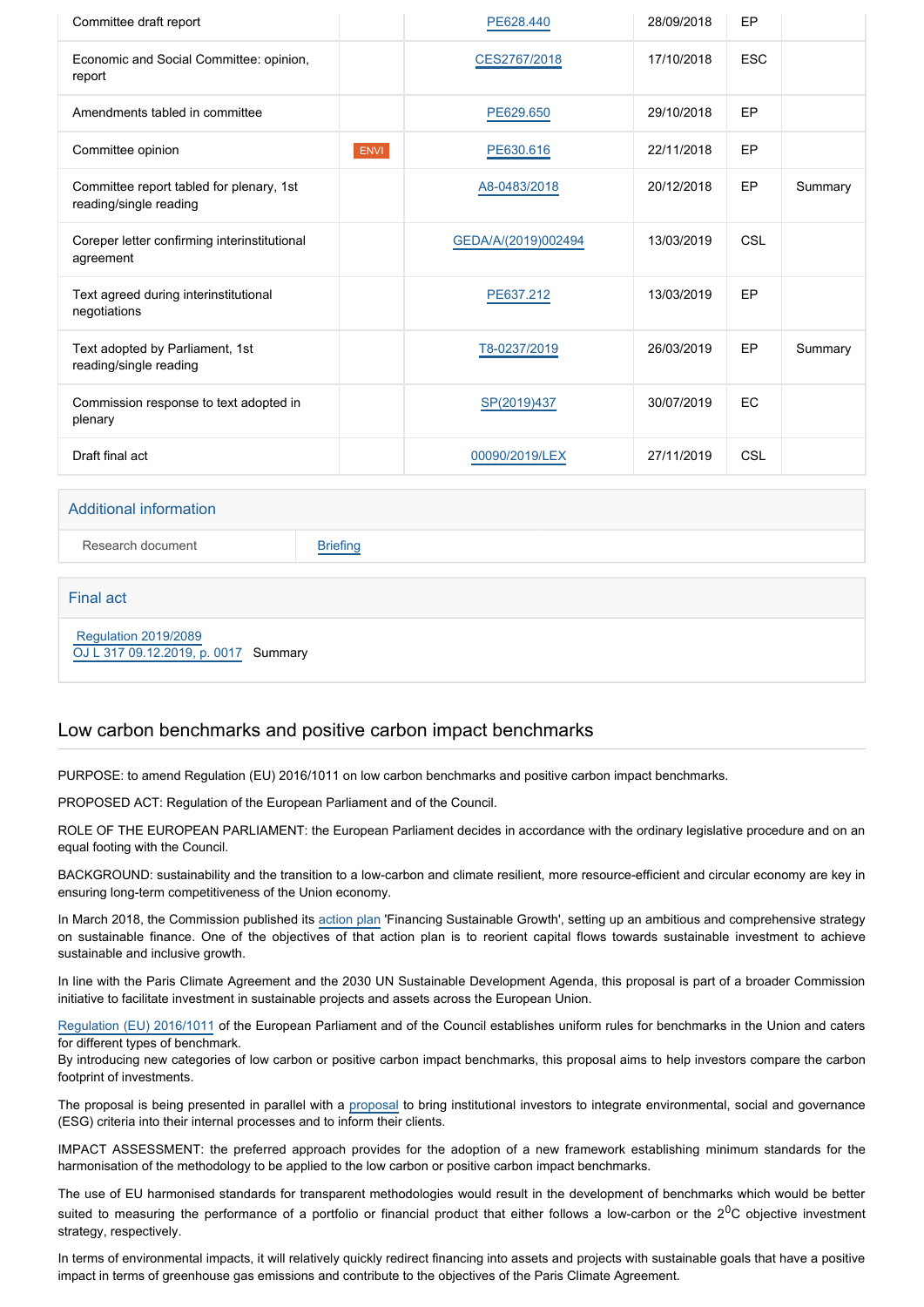CONTENT: Regulation (EU) 2016/1011 of the European Parliament and of the Council establishes uniform rules for benchmarks in the Union and caters for different types of benchmark.

The proposal establishes a number of minimum key elements of the methodology used to determine decarbonised benchmarks and positive carbon impact benchmarks, providing standards for the criteria and methods used to select and weight the underlying assets of the benchmark, and to calculate the carbon footprint and carbon savings associated.

These new market standards should reflect the carbon footprint of companies and provide more information to investors about the carbon footprint of an investment portfolio.

To enable market players to make well-informed choices, benchmark administrators should be required to disclose how their methodology takes into account the ESG factors for each benchmark or family of benchmarks that is promoted as pursuing ESG objectives. That information should also be disclosed in the benchmark statement.

Moreover, administrators of low-carbon and of positive carbon impact benchmarks should equally publish their methodology used for their calculation. That information should describe how the underlying assets were selected and weighted and which assets were excluded and for what reason.

# Low carbon benchmarks and positive carbon impact benchmarks

The Committee on Economic and Monetary Affairs adopted the report by Neena GILL (S&D, UK) on the proposal for a regulation of the European Parliament and of the Council amending Regulation (EU) 2016/1011 on low carbon benchmarks and positive carbon impact benchmarks.

As a reminder, the proposal is part of a broader initiative to redirect capital flows towards sustainable investments. It lays the foundations for a European framework that places environmental, social and governance (ESG) criteria at the heart of the financial system.

The committee recommended that the European Parliament's position adopted at first reading under the ordinary legislative procedure should amend the Commission's proposal as follows.

## Reference indices

The proposed Regulation shall introduce into Regulation (EU) 2016/1011 on indices used as benchmarks the definitions of the new categories of reference indices, namely the climate transition and Paris Agreement benchmarks.

(1) Climate transition benchmark shall meet all of the following minimum requirements:

- the asset issuers emissions reduction plans must include measurable time-based targets that are robust and evidence-based;

- the companies responsible for the underlying assets must have in place detailed emissions reduction plans that are disaggregated down to the level of individual operating subsidiaries;

- the asset issuers must report annually on the progress made towards these targets;

- the activities of the underlying assets must not significantly harm other ESG objectives.

(2) Paris-aligned benchmark shall be a benchmark that is labelled as a Paris-aligned benchmark where the underlying assets are selected on the basis that the resulting benchmark portfolios carbon emissions are aligned with the 1.5°C Paris Climate Agreement commitment and which is also constructed in accordance with the minimum standards, and in which the underlying asset portfolio is not exposed to companies engaged in any of the following economic activities:

- the exploration, extraction, distribution and processing of fossil fuels;

- the construction and maintenance of power plants that burn fossil fuels. The activities of the underlying assets shall not significantly harm other ESG objectives.

Such benchmarks should not significantly harm other environmental, social and governance (ESG) objectives, in particular when defined by a Union-wide framework to facilitate sustainable investment based on harmonised indicators and criteria.

By 1 January 2022 benchmark providers in the Union shall endeavour to market one or more Paris aligned benchmark and that benchmark will be regulated as a significant benchmark. That benchmark will be regulated as a significant benchmark.

Investor information

To enable market players to make well-informed choices, benchmark administrators shall be required to disclose in the benchmark statement, whether or not their benchmarks or families of benchmarks, pursue ESG objectives, and whether or not the benchmark administrator offers such benchmarks.

For significant equity and bond benchmarks, as well as for climate transition and Paris-aligned benchmarks, the benchmark administrator shall publish detailed information on whether or not and to what extent an overall degree of alignment with the target of reducing carbon emissions and/or, attaining the goals of the Paris Climate Agreement, is ensured.

An impact assessment shall be carried out by the Commission to determine the feasibility for all benchmarks or families of benchmarks to include a detailed explanation of how the target of the carbon emission and/or attaining the goals of the Paris Climate Agreement is ensured.

# Low carbon benchmarks and positive carbon impact benchmarks

The European Parliament adopted by 579 votes to 40 with 42 abstentions a legislative resolution on the proposal for a regulation of the European Parliament and of the Council amending Regulation (EU) 2016/1011 on low carbon benchmarks and positive carbon impact benchmarks.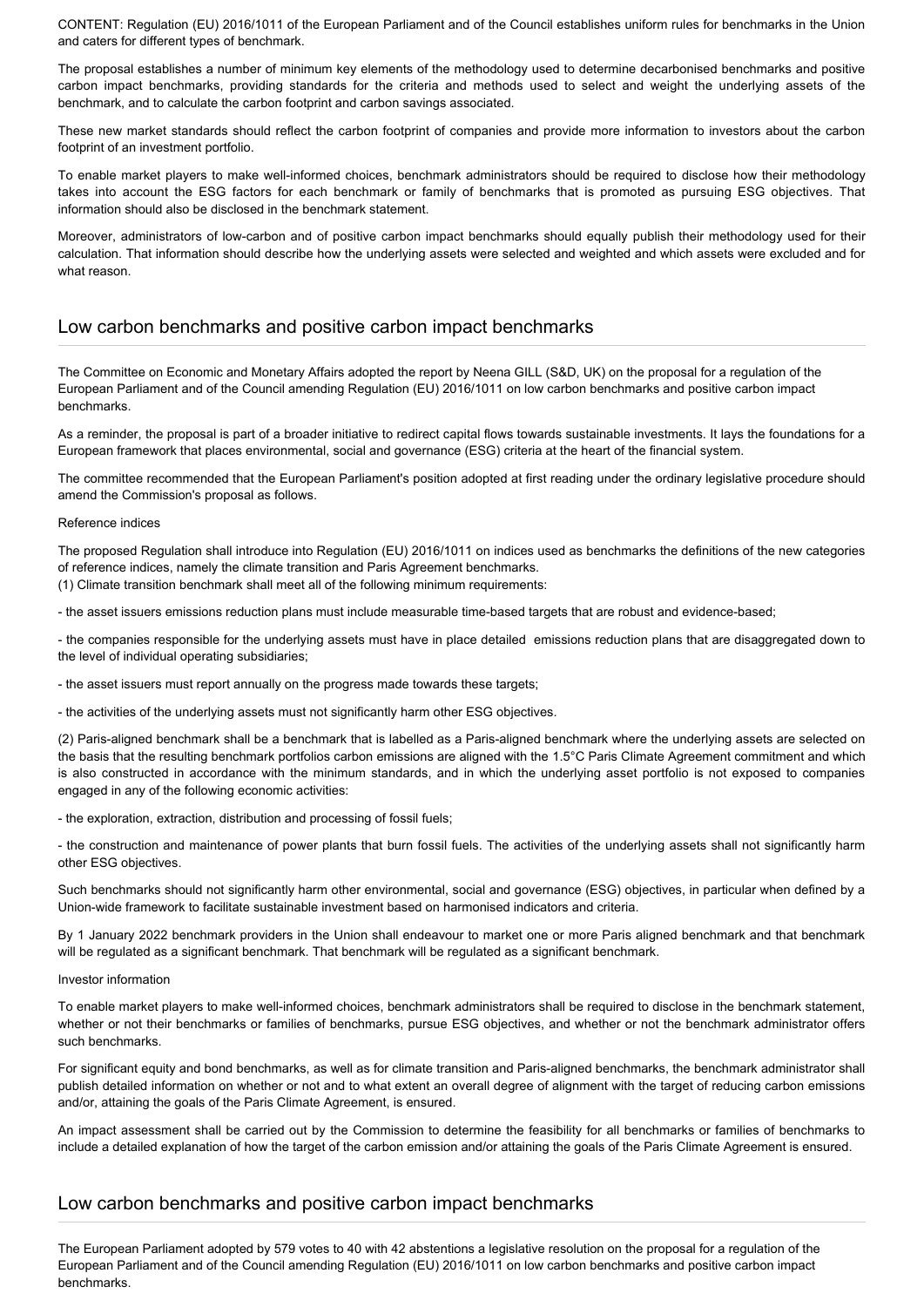To recap, the proposal is part of a broader initiative to redirect capital flows towards sustainable investments. It lays the foundations for a European framework that places environmental, social and governance (ESG) criteria at the heart of the financial system.

The position of the European Parliament adopted at first reading under the ordinary legislative procedure has amended the Commission proposal as follows:

#### Benchmark indices

The proposed regulation would introduce into Regulation (EU) 2016/1011 on reference indices the definitions of the new categories of reference indices, namely the climate transition and Paris Agreement-aligned indices.

(1) The Climate Transition Benchmark would be an index whose underlying assets would be selected, weighted or excluded such that the resulting benchmark portfolio is on a decarbonation path.

Suppliers of EU climate transition benchmarks should select, weight or exclude underlying assets issued by companies that are on a decarbonation path by 31 December 2022 at the latest, in accordance with the following requirements

- companies report measurable and time-bound targets for reducing carbon emissions;

- companies report a reduction in carbon emissions broken down to the level of the operating subsidiaries concerned;

- companies publish annual information on progress towards these objectives.

(2) The Paris-aligned Benchmark would be an index whose underlying assets are selected in such a way that the resulting carbon emission reductions in the benchmark portfolio are aligned with the Paris Climate Agreement's long-term global warming target objective.

These two benchmarks are not expected to significantly compromise other environmental, social and governance (ESG) objectives. They should also be constituted in accordance with the minimum standards laid down in delegated acts.

By 1 January 2022 at the latest, providers of significant benchmarks in the Union should endeavour to market one or more EU Climate Transition and Paris Agreement benchmarks.

## Investor information

In order to inform investors of the degree of compliance with the Paris Climate Agreement, both for major equity and bond benchmarks and for the EU Climate Transition and EU Paris Agreement benchmarks, the administrator of a benchmark index should publish detailed information indicating whether and to what extent an overall degree of alignment with the objective of reducing carbon emissions or achieving the Paris Climate Agreement's long-term global warming limitation targets is ensured.

By 31 December 2021, all benchmarks or families of benchmarks, with the exception of currency and interest rate benchmarks, should, in their benchmark statement, include an explanation of how their methodology aligns with the target of carbon emission reductions or attains the long-term global warming target of the Paris Climate Agreement.

### Review and report

By 31 December 2022 at the latest, the Commission would review the minimum standards for benchmarks to ensure that the selection of underlying assets is compatible with environmentally sustainable investments, as defined by an EU-wide framework.

Before 31 December 2022, the Commission should submit a report on the impact of the regulation and the feasibility of ESG benchmarks, taking into account the evolving nature of sustainability indicators and the methods used to measure them. This report would be accompanied, if necessary, by a legislative proposal.

## Low carbon benchmarks and positive carbon impact benchmarks

PURPOSE: to channel capital flows towards sustainable investments by introducing a new category of financial benchmarks to provide more information on the carbon footprint of an investment portfolio.

LEGISLATIVE ACT: Regulation (EU) 2019/2089 of the European Parliament and of the Council amending Regulation (EU) 2016/1011 as regards EU Climate Transition Benchmarks, EU Paris-aligned Benchmarks and sustainability-related disclosures for benchmarks.

CONTENT: an increasing number of investors are pursuing low-carbon investment strategies and using low-carbon benchmarks to measure the performance of investment portfolios. However, there is currently a wide range of low-carbon benchmarks, with different objectives, quality and integrity.

Reorienting capital flows towards sustainable investments

This Regulation introduces into the [Benchmarks Regulation \(EU\) 2016/101](https://oeil.secure.europarl.europa.eu/oeil/popups/ficheprocedure.do?reference=2013/0314(COD)&l=en)1 the definitions of new categories of financial benchmarks to provide more information on the carbon footprint of an investment portfolio.

In line with the Paris Agreement on Climate Change and the UN 2030 Sustainable Development Agenda, the amending Regulation is part of a broader initiative to redirect capital flows towards sustainable investments. It lays the foundations for a European framework that places environmental, social and governance (ESG) criteria at the heart of the financial system.

#### **Benchmarks**

The amending Regulation lays down minimum requirements at Union level for the Union's climate transition benchmarks and the Union's Paris agreement benchmarks:

- the EU Climate Transition benchmark aims to reduce the carbon footprint of a standard investment portfolio. It shall be an index whose underlying assets will be selected, weighted or excluded in such a way that the resulting benchmark portfolio is on a measurable and science-based decarbonation path by the end of 2022, in the light of the long-term global warming objective of the Paris Accord;